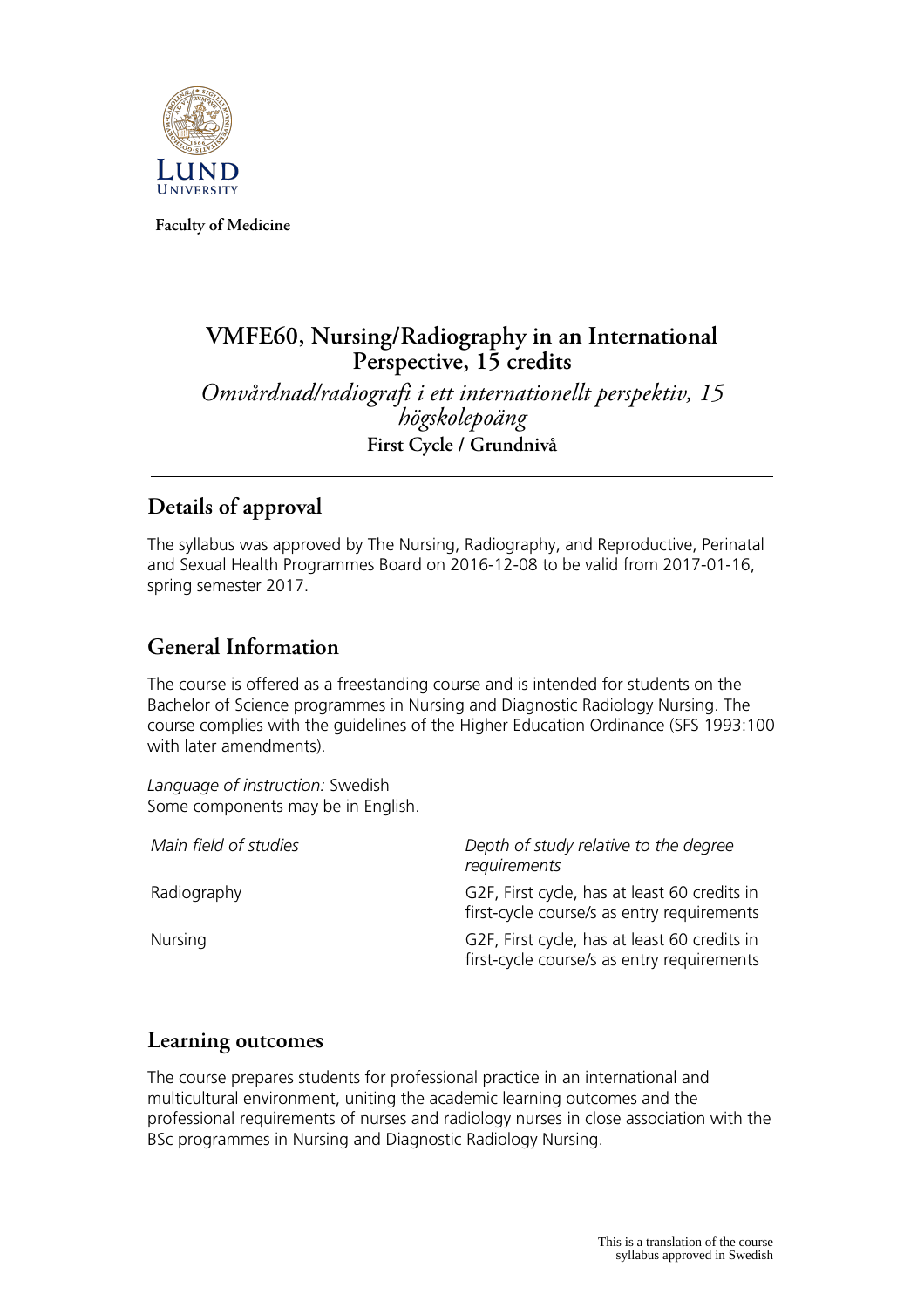#### **Knowledge and understanding**

On completion of the course, the students shall be able to

- account for specific health problems in the country where the training is carried out
- describe the organisation of health care in the relevant country compared to the situation in Sweden

#### **Competence and skills**

On completion of the course, the students shall be able to

- identify and present health problems from an international and socio-economic perspective and discuss preventive measures
- take a critical position on new phenomena and issues with regard to lasting health from an international perspective

#### **Judgement and approach**

On completion of the course, the students shall be able to

- reflect on their future professional role based on nursing/radiography from an international perspective
- take a critical position on lasting health from ethical, gender and multicultural perspectives

#### **Course content**

Clinical training in health care outside Sweden is integrated with a theoretical component before and after the training.

The theoretical components of the course include basic concepts within

- nursing/radiography from an international perspective and transcultural nursing
- ethics
- culture specialising in inter-cultural communication
- the UN global goals for sustainable development

### **Course design**

The teaching and learning activities aim to enable the student to develop a specialised understanding of nursing/radiography from an international perspective and are characterised by an active search for knowledge, problem solving, reflection and critical analysis. Among the work methods used are independent study, group assignments and seminars.

Clinical training takes place in the country the student has chosen. Supervision is performed by the host healthcare unit where the student is placed.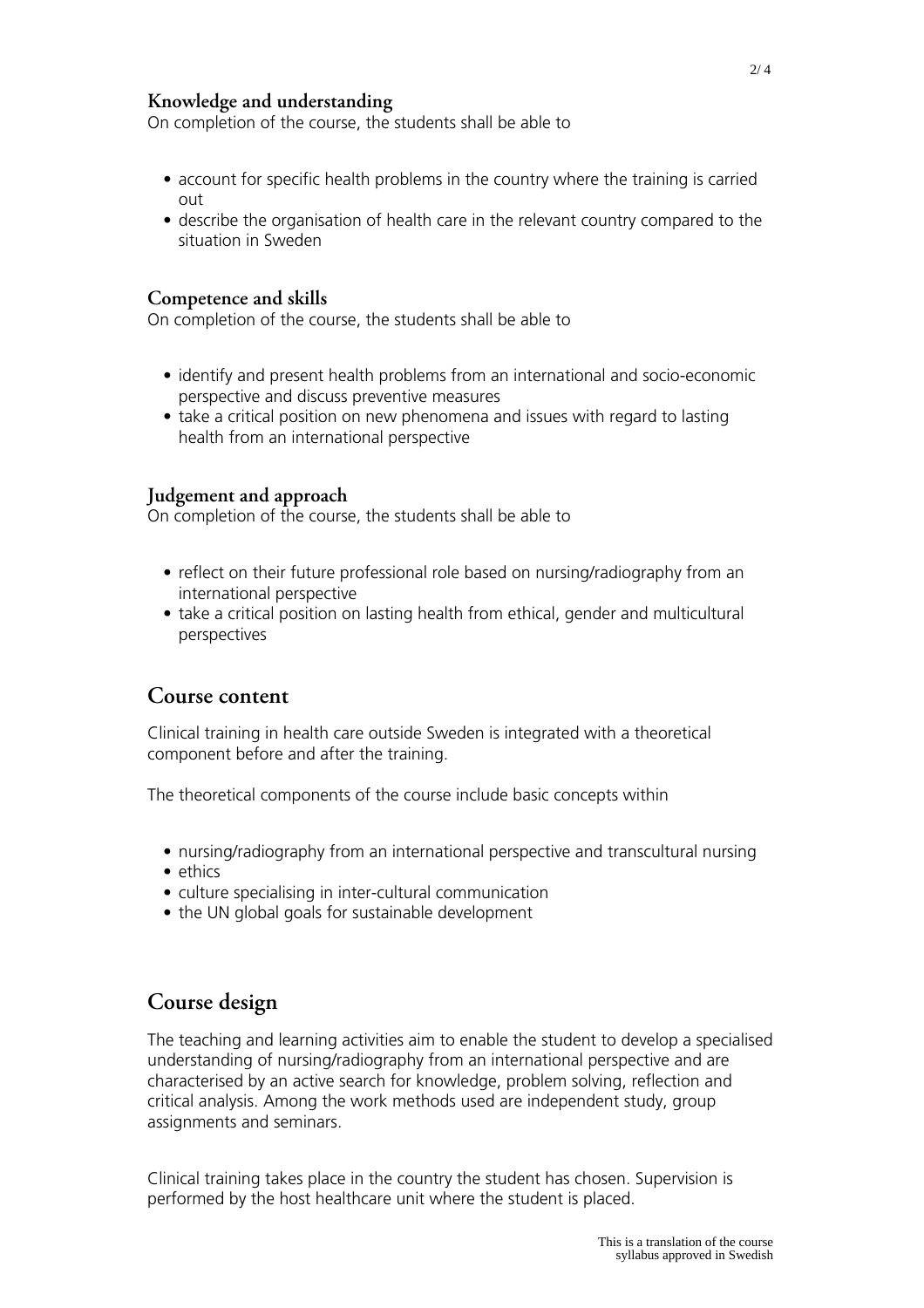Clinical training requires compulsory attendance 32 hours a week on average and may take place all times of the day all days of the week.

#### **Assessment**

Theoretical components: One examination and two opportunities to retake the examination are arranged for each subject examined. Students who do not achieve a pass on any of these occasions will be able to retake the examination on a later occasion.

A student who has failed an examination twice is entitled to request that another examiner be appointed by the programme director or equivalent.

*Subcourses that are part of this course can be found in an appendix at the end of this document.*

## **Grades**

Marking scale: Fail, Pass.

### **Entry requirements**

*Specific admission requirements*

Passed courses/components:

- Two semesters (60 credits) of the BSc programme in Nursing or Diagnostic Radiology Nursing
- Clinical training including

For Nursing students

- 7 weeks of somatic care
- 5 weeks of primary care
- For Diagnostic Radiology Nursing students
- 4 weeks of somatic care
- 5 weeks of conventional radiology